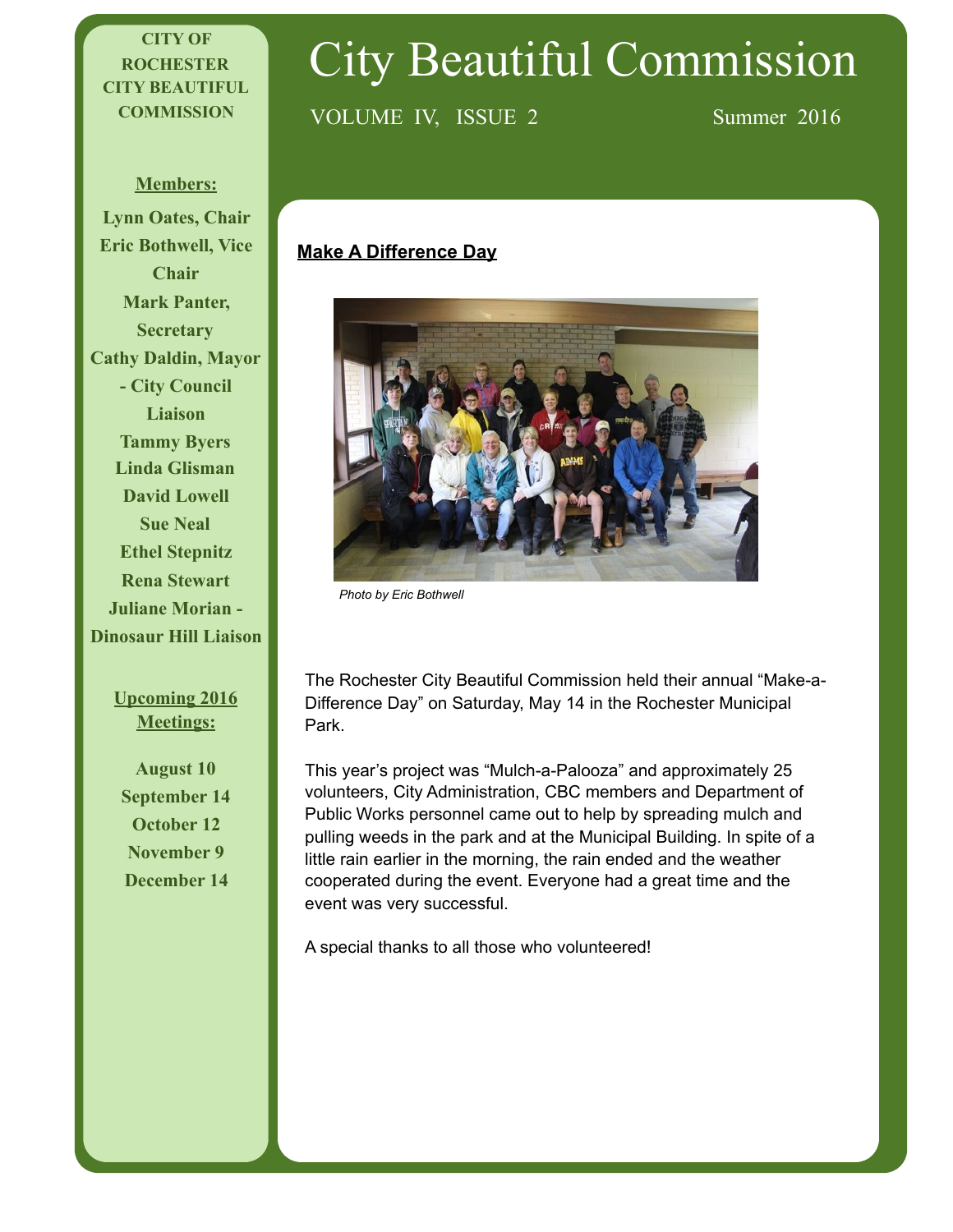#### **Good Neighbor Award**







The City Beautiful Commission (CBC) recently announced the winner of the 2nd Quarter Good Neighbor Award is Rochester residents Chip and Stephanie Asmus.

Chip and Stephanie were nominated by City Council member Rob Ray for being the perfect example of Good Neighbors. According to the nomination, the couple is the first to welcome new people to the neighborhood and make them feel welcome. They keep an eye on neighbors' homes when others are away, help clear the sidewalks and driveways of snow throughout the winter. They are just happy to lend a helping hand with any general home projects. In addition to raising three teenaged children, they are also active in their church.

"When my wife Summer and I purchase our home almost 7 years ago, we didn't know we had hit the proverbial jackpot when it came to neighbors. Chip and Stephanie go out of their way for each of their neighbors. Not only are they wonderful neighbors but they are kind people. We are fortunate to have them as neighbors; we should all live next to a Chip and Stephanie!" said Ray.

The Rochester City Beautiful Commission was proud to present the couple with the award at the May 9th City Council meeting.

If you know someone who goes the extra mile to keep our city beautiful or helps a neighbor in need and feel this person deserves to be recognized for their contribution in the city, then fill out a nomination form and turn it in, it is that easy! Our city is beautiful because of the many good neighbors who continually go above and beyond! It is time to recognize those who make every day in Rochester more beautiful.

Those selected will be recognized quarterly at a City Council meeting. If you would like more information please contact Mark Panter, City Beautiful Commission Secretary at markpanter1@gmail.com or 248-651-0515 or visit www.rochestermi.org/cbc for a Good Neighbor Award nomination form.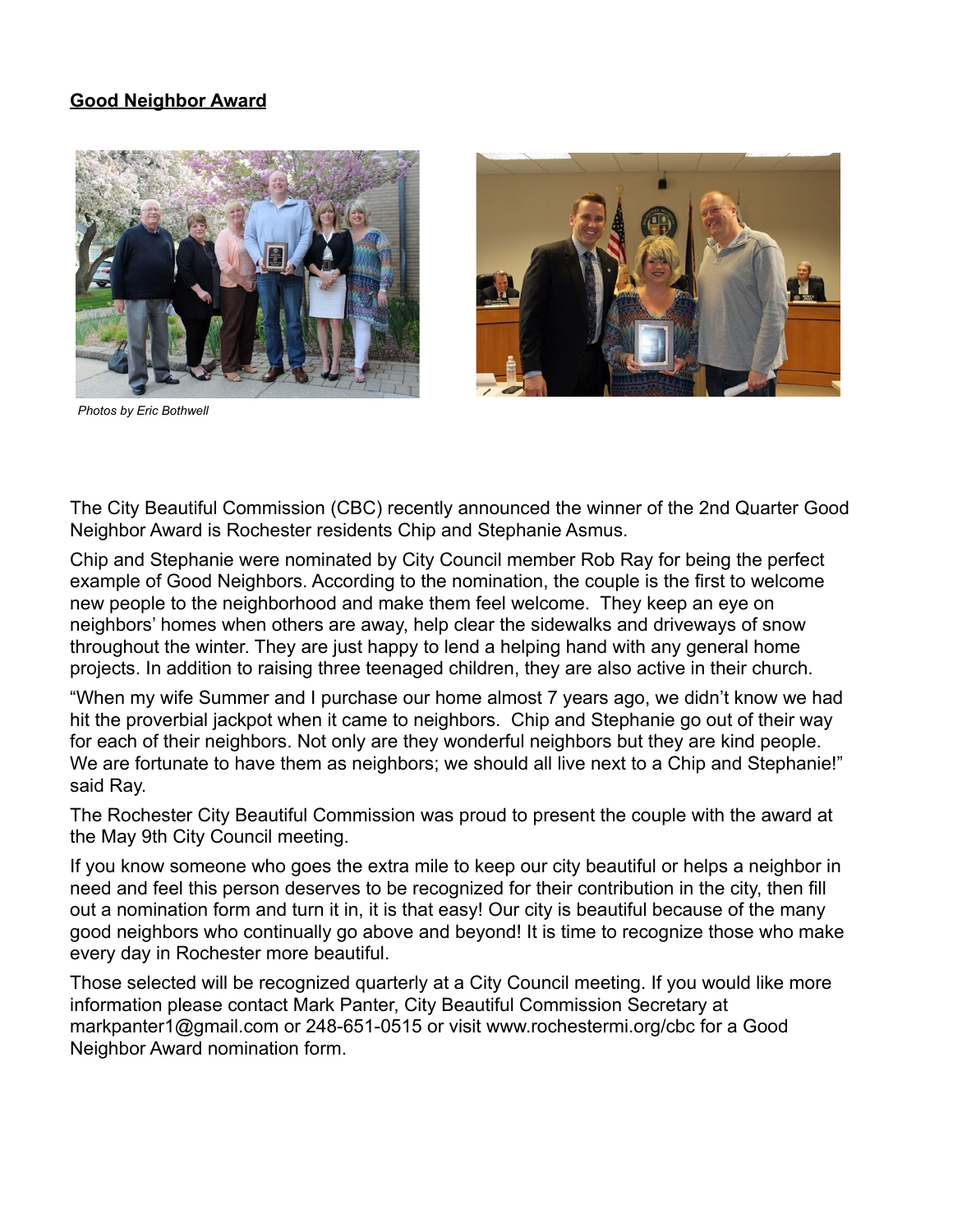### **Another New Bench for Municipal Park**







Another beautiful memorial has been added to the park. The bench sits beautifully along the edge of the Paint Creek.

A nice place to sit, reflect and remember.

#### **Memorial Program**



Memorials help tell the story of a loved one and preserve their memory forever. And, families may want to demonstrate their love by doing something in their community to perpetuate the memory of someone special in their lives.

The CBC has recently formalized a program that creates a lasting memorial to honor the memory of a loved one and provides a place to visit and reflect beyond the burial site.

- Families may select a park bench or a tree (see program flyer or website for prices).
- The City is also open to other suggestions and creative ideas
- A memorial plaque will accompany the item. Language must be approved by the City
- Choice of parks include: Municipal Park, Memorial Park, Elizabeth Park or Howlett Park. Placement in the park is selected with the assistance of city personnel.

More information can be found on the City website at [www.rochestermi.org](http://www.rochestermi.org) on the City Beautiful Commission page, including the program flyer and order form.

- http://www.ci.rochester.mi.us/DocumentCenter/View/1147
- <http://rochestermi.org/DocumentCenter/View/162>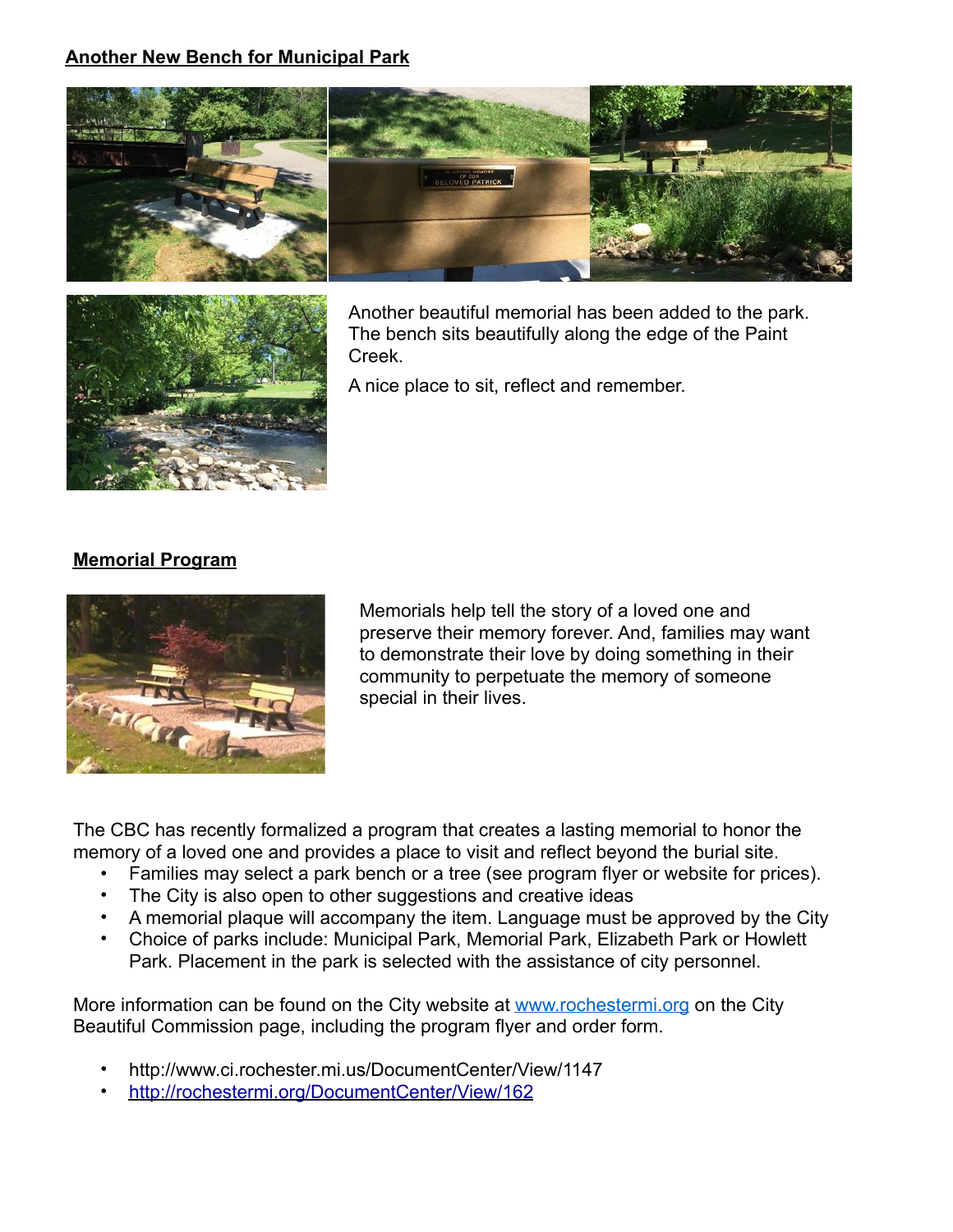#### **Elizabeth Park Project Update**





This past fall, the old fence and brush along the southern boarder of the park was removed and replaced with new fencing and a row of arborvitaes. Recently, additional arborvitaes were planted to provide a more complete screen along the length of the property line.

These further enhancements to the park are included in the project plan: a water wall, a pergola, new pathways, benches, sculpture, a variety of gardens and additional trees.

For the project to be a reality we will need the support of businesses, individuals, and nonprofit partners that share a passion for enriching our community. Specific naming recognition will depend on the value of the amenity including: location, use, visibility, construction, cost, etc.

A rendering of the park project as well as a list of sponsorship opportunities are available on the on the CBC page of the city website at: www.rochestermi.org

or at http://www.ci.rochester.mi.us/DocumentCenter/View/1212.